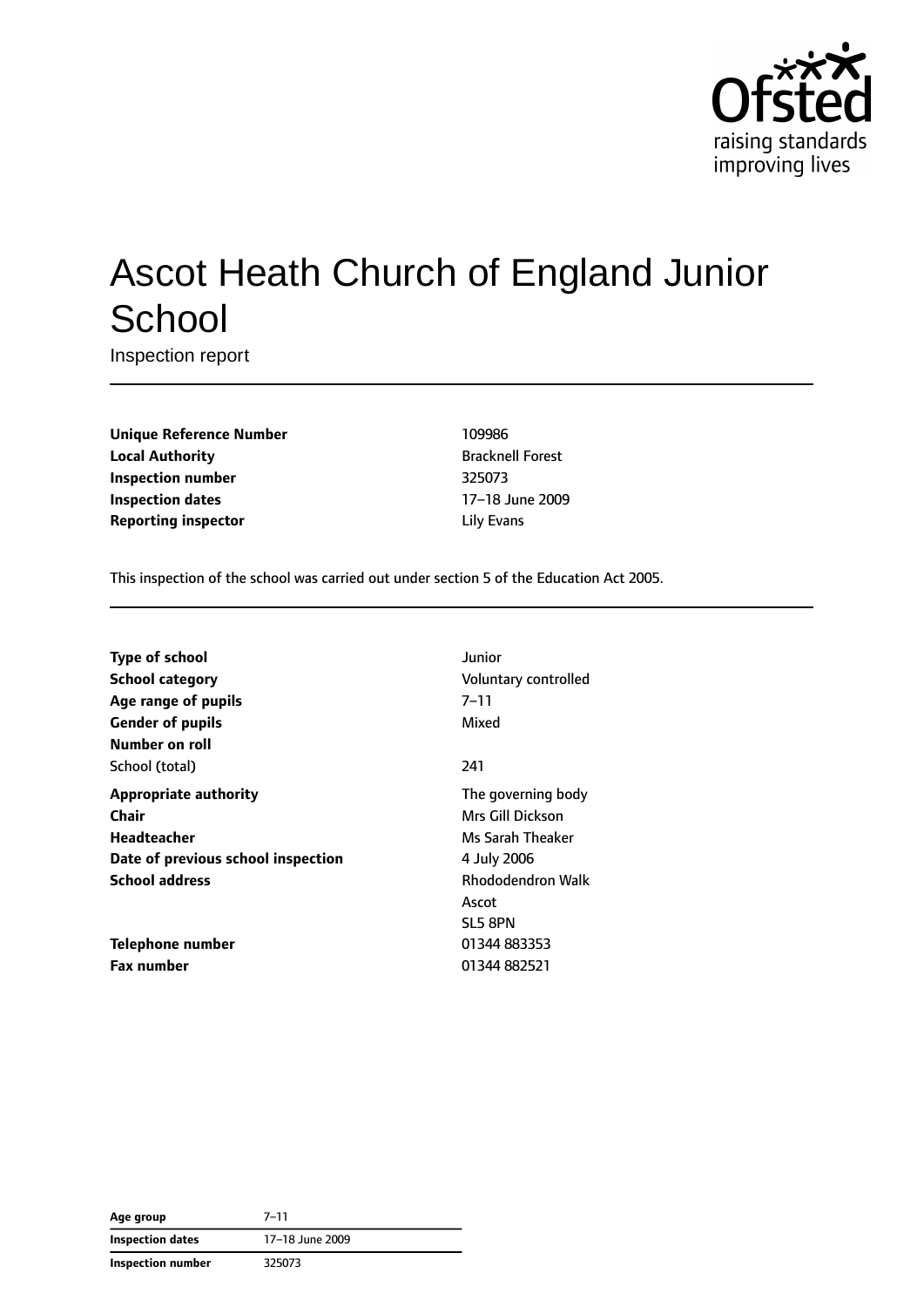.

<sup>©</sup> Crown copyright 2009

Website: www.ofsted.gov.uk

This document may be reproduced in whole or in part for non-commercial educational purposes, provided that the information quoted is reproduced without adaptation and the source and date of publication are stated.

Further copies of this report are obtainable from the school. Under the Education Act 2005, the school must provide a copy of this report free of charge to certain categories of people. A charge not exceeding the full cost of reproduction may be made for any other copies supplied.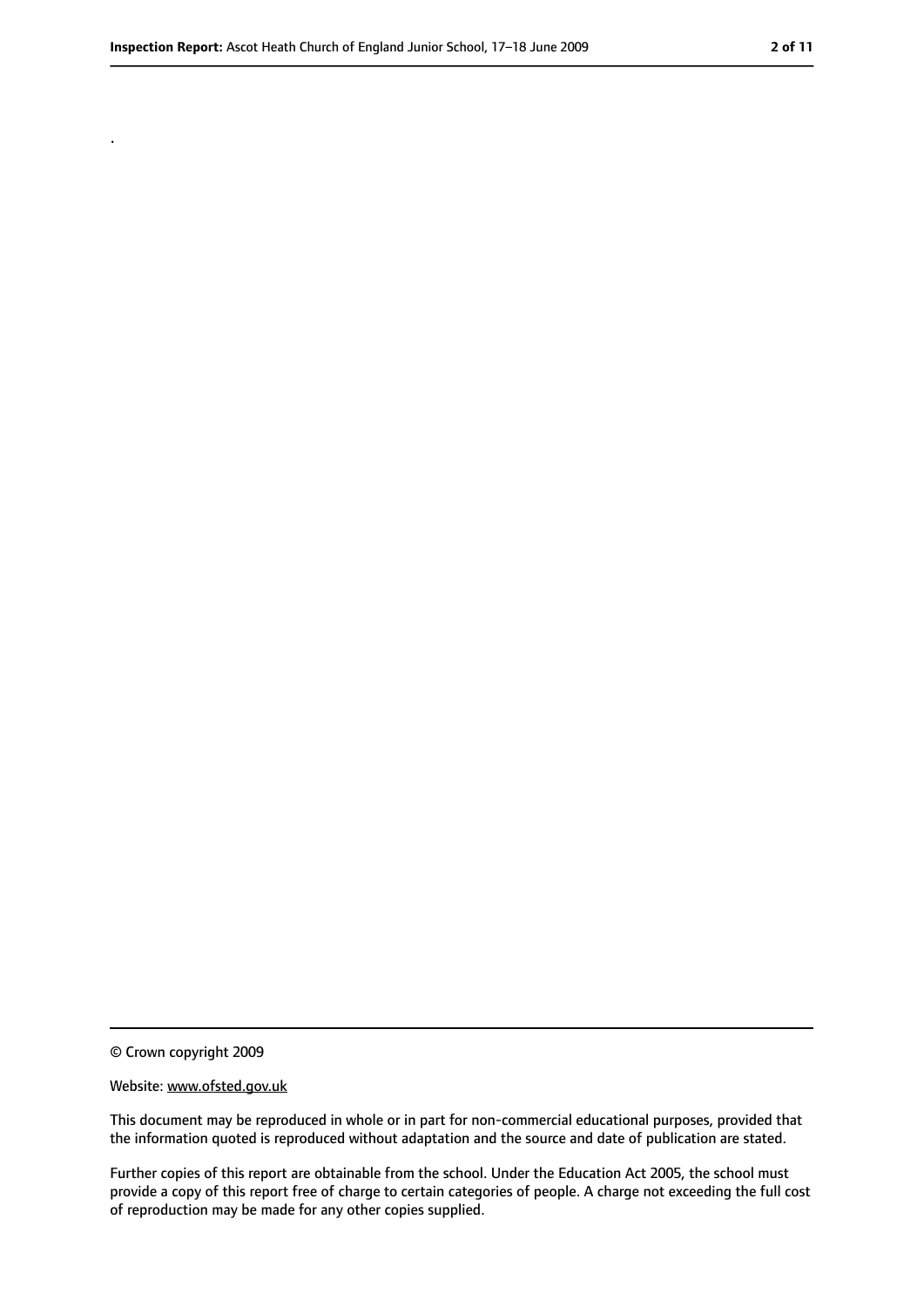# **Introduction**

The inspection was carried out by two Additional Inspectors.

### **Description of the school**

This popular school situated in North Ascot is supported by the Diocese of Oxford. The proportion of pupils who have learning difficulties and/or disabilities is above average, a significant proportion having learning or social and emotional difficulties. As part of an extended services cluster, the school is used by a variety of groups from the local community, including after school and holiday care. This provision is not managed by the governing body so it is inspected separately.

### **Key for inspection grades**

| Grade 1 | Outstanding  |
|---------|--------------|
| Grade 2 | Good         |
| Grade 3 | Satisfactory |
| Grade 4 | Inadequate   |
|         |              |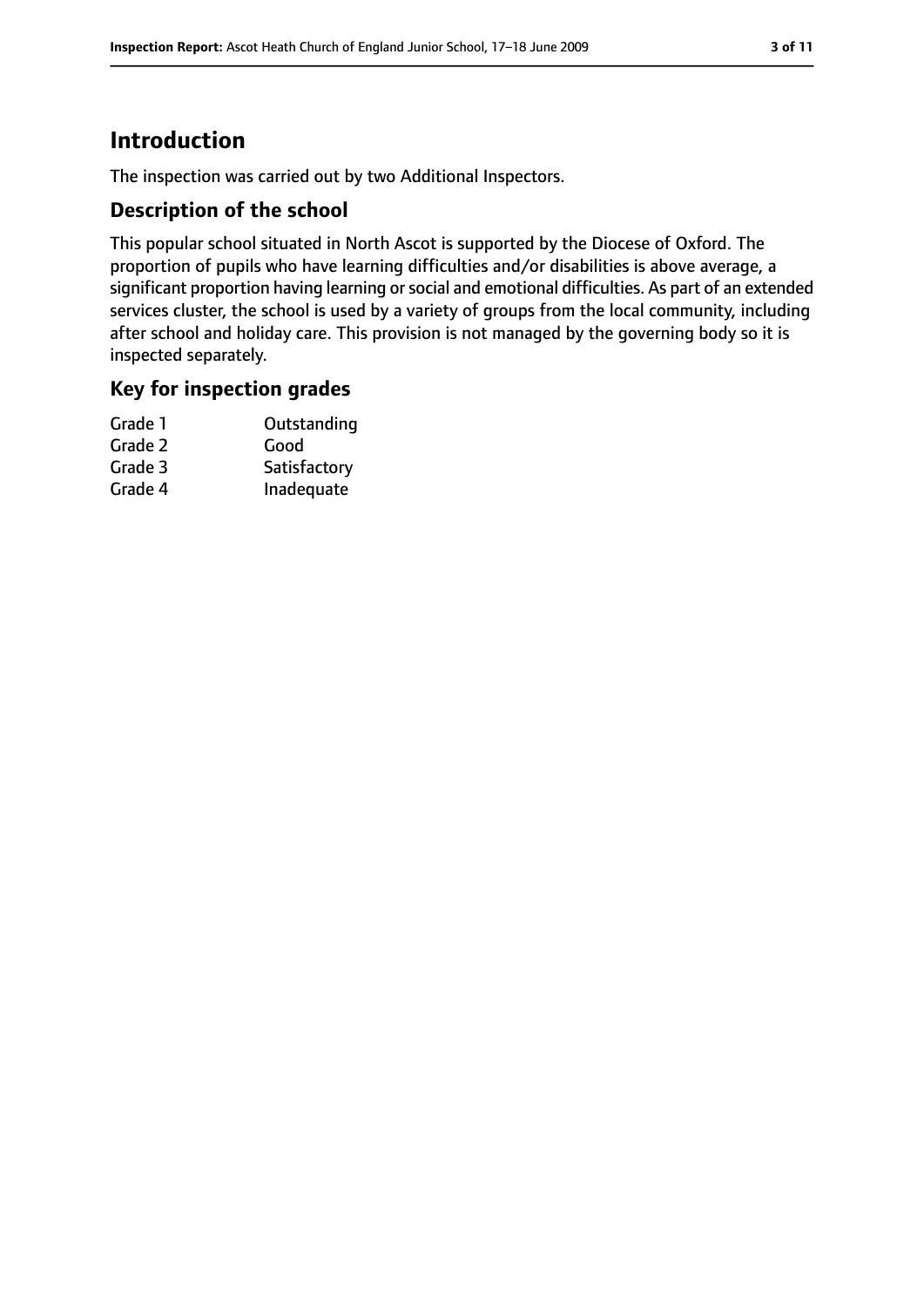# **Overall effectiveness of the school**

#### **Grade: 2**

This is a good school that is led and managed well. It provides a good quality of education, a wide curriculum, and high standards of pastoral care. Many parents share the views of one who said that the school is 'a nurturing, caring community with a stimulating educational environment'. Pupils' enjoyment of school is reflected in attendance levels that are consistently above average and in their good behaviour, attitudes and enjoyment of lessons and school. As one pupil remarked, 'Lessons are fun and the teachers are friendly'.

Pupils are confident, mature and articulate communicators by the end of Year 6. They reflect on their actions and care for others. They make a valuable contribution to their community because of the many opportunities they are given to take responsibilities. For instance, they act as mediators, peer mentors, members of the school council and help at lunchtime. They raise funds for charities chosen by the school council and have a link with a school in Nepal, which helps to raise their awareness of life in other cultures.

Standards are above average and achievement is good. In the current year, the school'stracking indicates that standards in Year 6 are well above average levels in English. Although standards have risen in mathematics and science, the proportion of pupils likely to reach the highest levels in these subjects is lower than in English. The school is aware that higher attainers have not yet reached their full potential. The recent focus on gifted and talented pupils is beginning to raise their aspirations and achievement, through activities such as a science day at a local college. Teachers use assessment well to group pupils at similar stages of learning and to set targets for improvement. In the current year, the school has successfully addressed differences in the achievement of boys and girls and the achievement of lower-attaining pupils. As a result, the gap between boys and girls has decreased and lower attainers are now making at least satisfactory progress.

Good teaching and a well-planned curriculum combine knowledge and understanding effectively with a good focus on developing skills in English and information and communication technology (ICT). Teachers use ICT to good effect in lesson planning so that learning is interesting. The school has started to provide more opportunities for active learning and is making its curriculum more creative. Where this approach is used, all pupils, including those with behavioural difficulties, are fully engaged in their learning and the challenge is high. An example of this approach was observed in a well-planned Year 4 Tudor day when pupils 'became' historical characters. Where pupils have too few opportunities for interactions with each other and the teachers, there is a tendency for less engagement in learning, which affects progress adversely, for example in some science lessons.

Governors provide consistent, committed support to the school. They are fully involved in its work and, consequently, well equipped to challenge standards and support changes. Good leadership ensures that pupils make good progress, there is a sharper focus on using data, ICT has improved over the last two years and the school is moving forward well. It has a good capacity to improve further.

### **What the school should do to improve further**

■ Ensure that higher-ability pupils reach their full potential, especially in mathematics and science.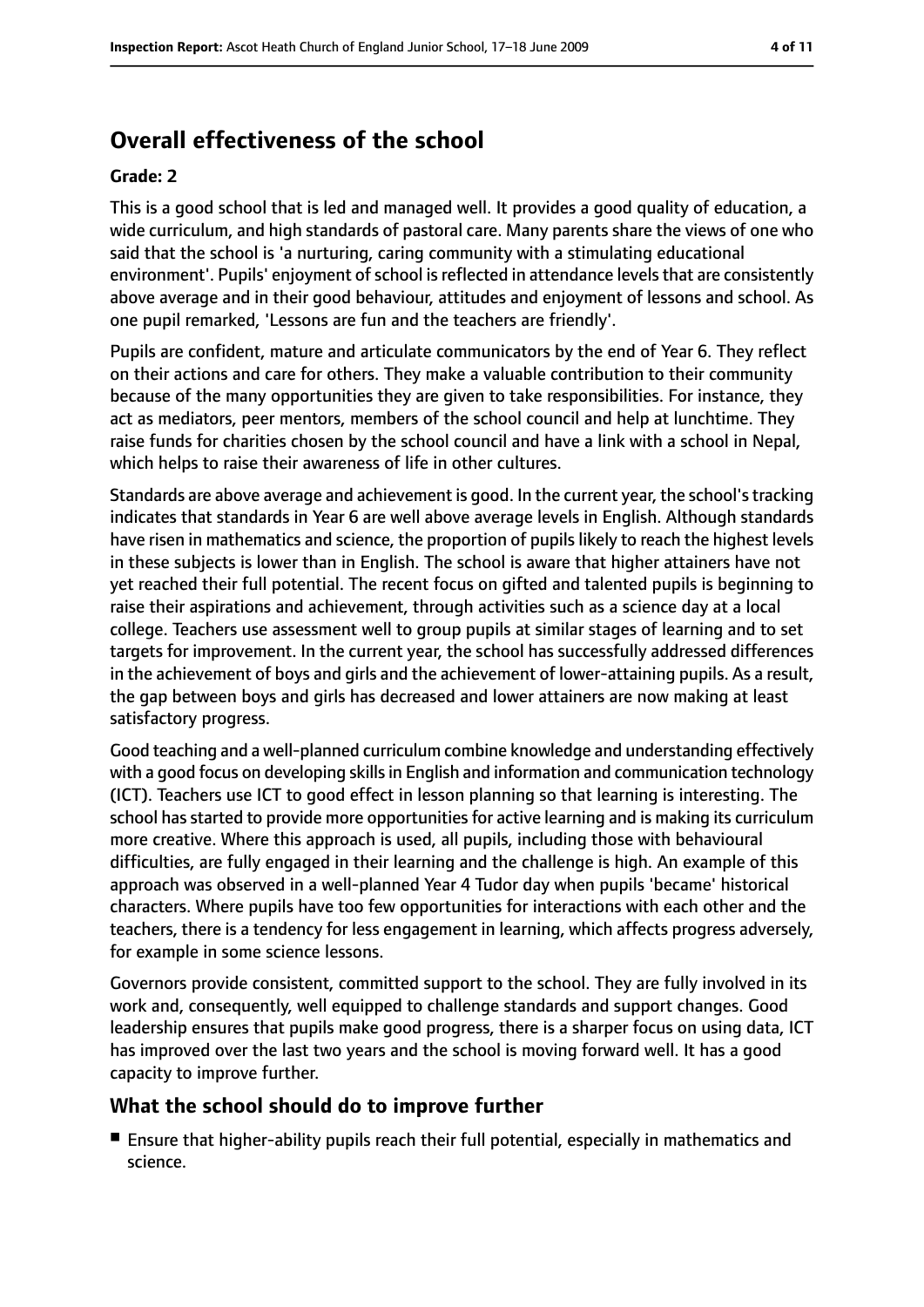■ Extend each pupil's opportunities for active and creative learning within the planned curriculum.

# **Achievement and standards**

#### **Grade: 2**

Standards have remained above average over the last three years. Data show that achievement in English is now very good, and is good and improving in mathematics. Challenging targets have been exceeded each year. Strategies to promote the reading and writing skills of boys have proved successful in engaging them and promoting their higher achievement. The targeting of pupils who struggle with academic work has also been successful in accelerating their progress in English and mathematics.

# **Personal development and well-being**

#### **Grade: 2**

Pupils' spiritual, moral, social and cultural development is outstanding. Pupils reflect thoughtfully about a variety of issues in many activities, including assembly. Older pupils think maturely about their work and willingly accept responsibilities to help others, particularly at lunchtimes, making an outstanding contribution to the school community. In the wider community, they participate enthusiastically in local events and festivals. Through the curriculum, they gain a good knowledge of other cultures and give good support to charities both at home and abroad. Pupils' behaviour in class and around the school is good. Pupils have a good understanding of how to stay safe. They demonstrate a positive commitment to living a healthy lifestyle by choosing to be involved in sporting activities and clubs. They know what comprises a healthy diet even though they do not always make healthy choices with the food they eat. Pupils appreciate what the school does to help them 'say no to bullying'; they also appreciate the systems available for support, should they have any worries. Although the school council provides a voice for all the pupils, it is underused as a means of modelling citizenship and democratic processes.

# **Quality of provision**

## **Teaching and learning**

#### **Grade: 2**

Teaching and learning are good and, as a result, pupils make good progress. Teachers and pupils have positive relationships as the staff model high levels of respect, courtesy and care. In a few lessons, when teachers' lesson introductions are overlong and there are too few opportunities for interaction, a few pupils can become restless and inattentive. Although teachers plan good challenge for higher attainers in English, work does not always extend the more able pupils sufficiently in mathematics and science. Pupils who have learning or behavioural difficulties receive well-directed support individually or in groups from knowledgeable teaching assistants. This builds their confidence effectively and enables them to make good progress. Marking comments are informative and helpful but evidence of following up advice is frequently missing in pupils' work.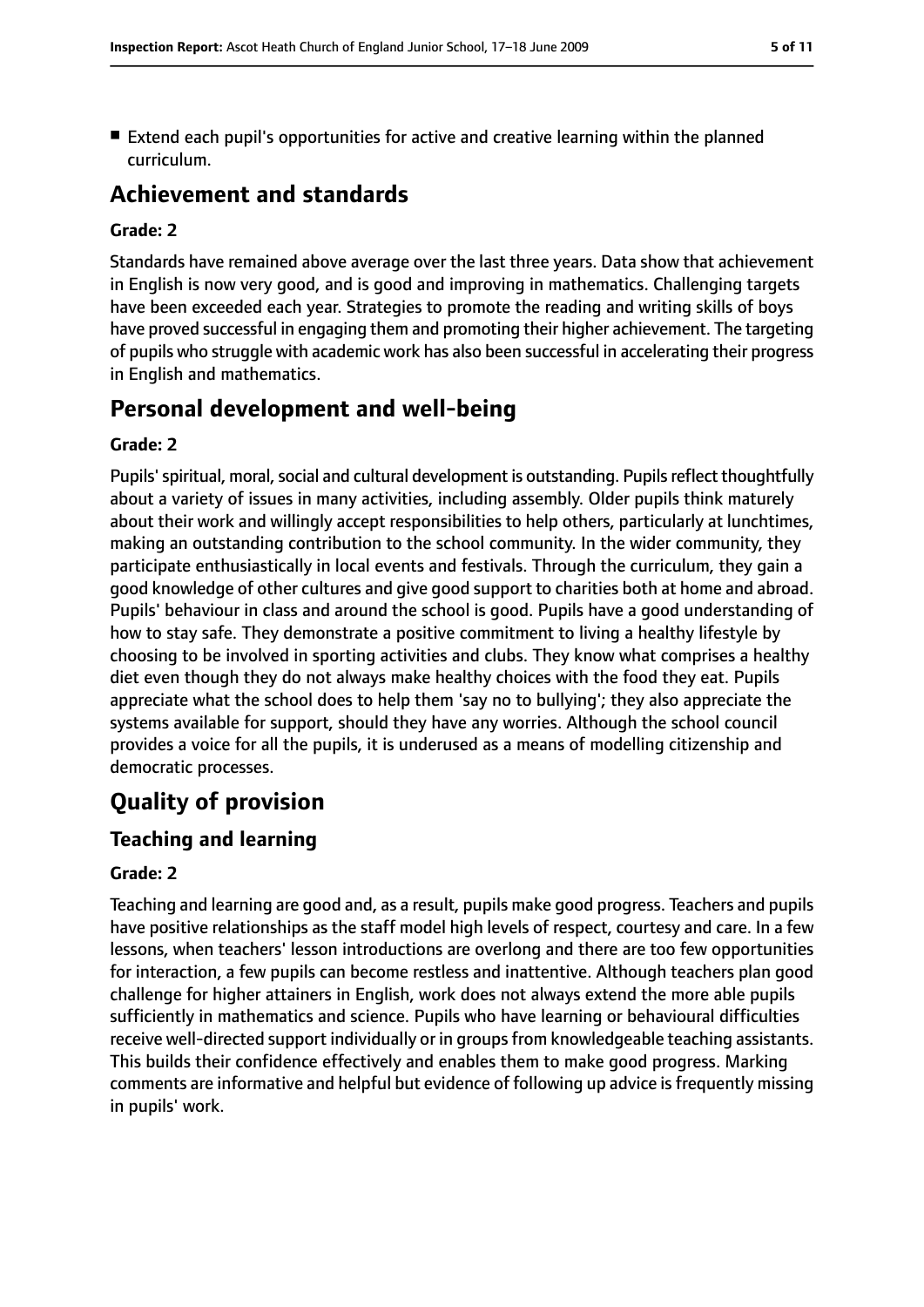## **Curriculum and other activities**

#### **Grade: 2**

The curriculum promotes good achievement in literacy and numeracy and plans effectively for ICT in a range of subjects. The school has recently successfully introduced French and German, popular with pupils, and activities that are beginning to address the needs of gifted and talented pupils. In conjunction with the establishment of a more creative and active approach to planning learning, the school is beginning to review non-core subjects (those other than English, mathematics and science), to ensure consistency in assessment and tracking of the progression of skills. Geography planning has clear pathways for the development of skills. Effective modifications to meet the needs of the pupils who have learning difficulties and/or disabilities are well established. There are good links between subjects such as the journal that pupils in Year 6 make of their residential visit to Derbyshire; these links help them to reflect upon their experiences. There is good enrichment through visits and visitors, the many well-attended clubs such as 'Thinking Skills' and a good range of sporting, music and interest clubs at lunchtime and after school.

### **Care, guidance and support**

#### **Grade: 2**

Parents are appreciative of the school's high level of commitment to the care and support for all of its pupils. Secure systems ensure that pupils are safeguarded and protected. The school premises are welcoming, safe and well maintained. The special educational needs coordinator ensures that pupils who have learning difficulties and/or disabilities have their learning and emotional welfare needs met very well. The most vulnerable pupils are aided as much as is practicable. The school has recently employed a family support worker to extend help for its pupils and parents. The support systems for pupils when they transfer to secondary school are good.

Through clear marking advice, pupils know how to improve their work. Pupils often decide on their own targets for learning and are fully aware of what they need to do to reach the next level. There are missed opportunities, however, to relate marking in books to pupils' individual targets for learning, and this means pupils do not make progress towards achieving their targets as quickly as they could.

# **Leadership and management**

#### **Grade: 2**

The headteacher has clear vision and strong determination to move the school forward with the good support of her school team, governors and parents. The headteacher's systems for monitoring the work of the school are methodical and thorough which isspreading good practice throughout the school. There is good support for newly qualified teachers and new coordinators, such as those for gifted and talented pupils, assessment and mathematics. The school knows its strengths and weaknesses well. It monitors interventions carefully and measures the effectiveness of their outcomes. Since the last inspection, resources, support and the planning of ICT acrossthe curriculum have improved. Governors have strong involvement in the evaluation processes and have distinctive roles linked to their strengths. This enables them to challenge and support the school well. The promotion of community cohesion is good. The school has good links with faith groups in the wider community and is sensitive to the needs of the local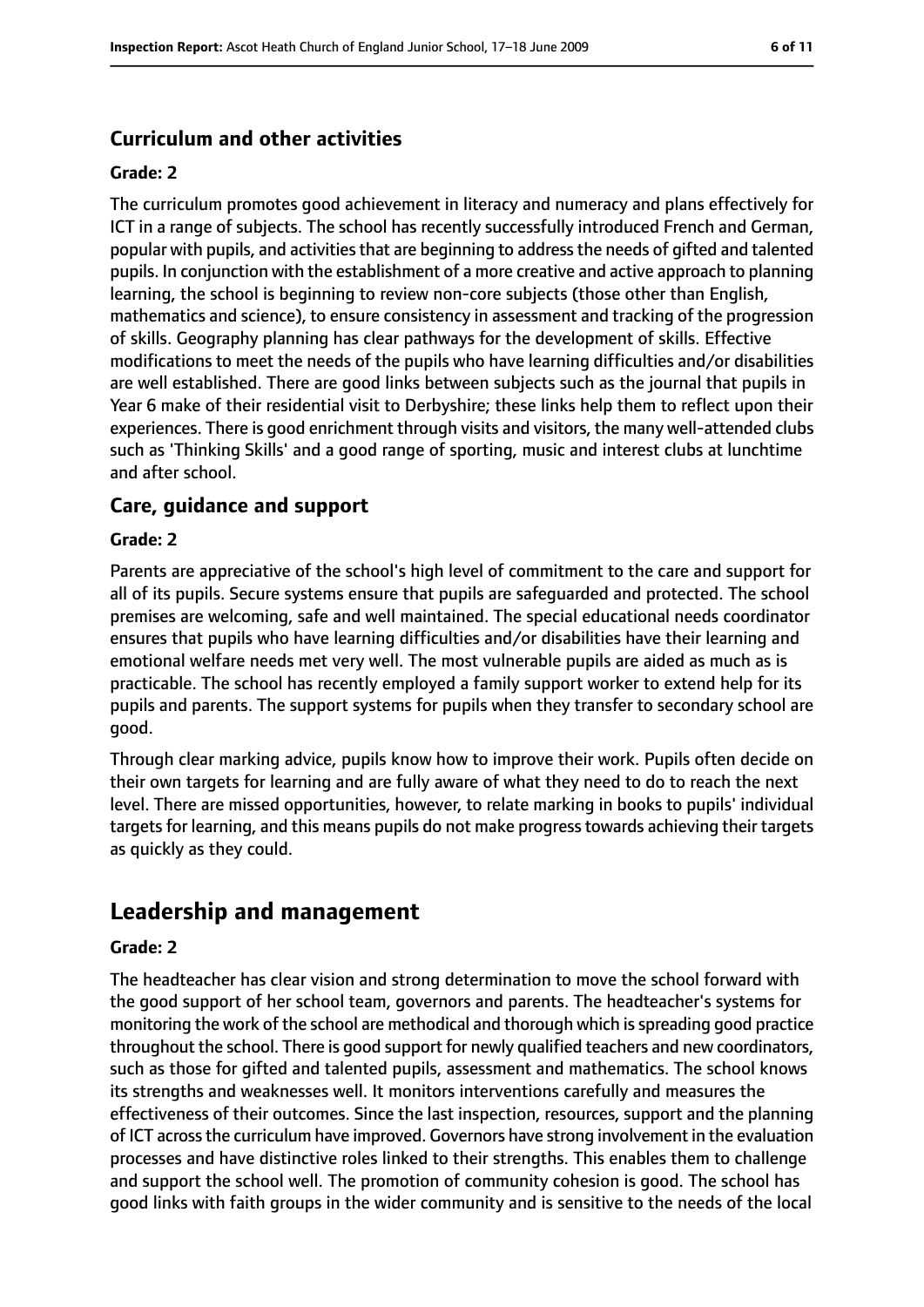community. It hosts a summer holiday club for pupils from its own school and from other local schools, and community groups use the school hall. In addition to the Nepalese school link, the school is carefully considering further school partnerships within the wider community.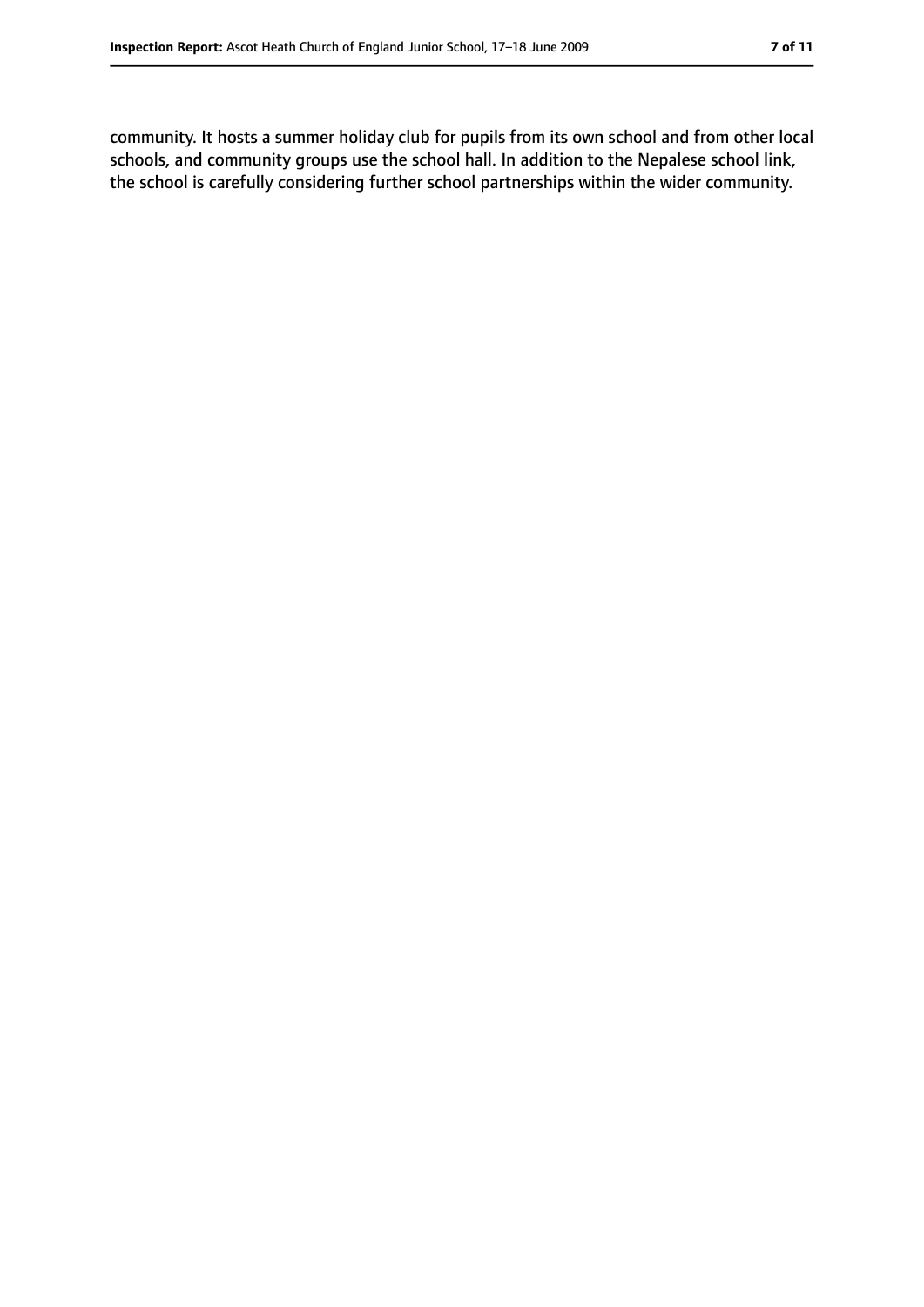**Any complaints about the inspection or the report should be made following the procedures set out in the guidance 'Complaints about school inspection', which is available from Ofsted's website: www.ofsted.gov.uk.**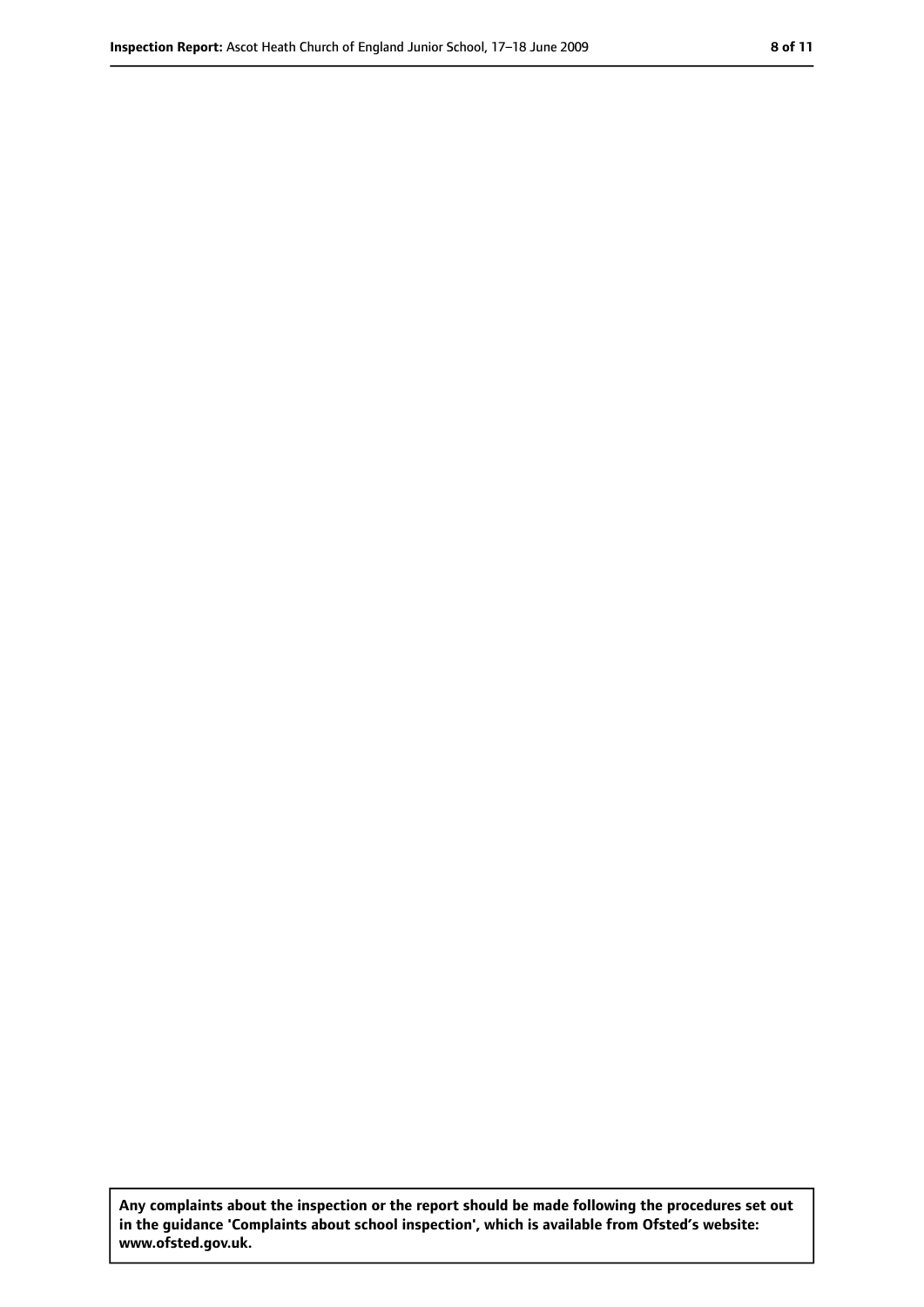# **Inspection judgements**

| Key to judgements: grade 1 is outstanding, grade 2 good, grade 3 satisfactory, and | <b>School</b>  |
|------------------------------------------------------------------------------------|----------------|
| arade 4 inadequate                                                                 | <b>Overall</b> |

### **Overall effectiveness**

| How effective, efficient and inclusive is the provision of<br>education, integrated care and any extended services in meeting the<br>needs of learners? |     |
|---------------------------------------------------------------------------------------------------------------------------------------------------------|-----|
| Effective steps have been taken to promote improvement since the last<br>inspection                                                                     | Yes |
| How well does the school work in partnership with others to promote learners'<br>well being?                                                            |     |
| The capacity to make any necessary improvements                                                                                                         |     |

### **Achievement and standards**

| How well do learners achieve?                                                                                 |  |
|---------------------------------------------------------------------------------------------------------------|--|
| $\vert$ The standards <sup>1</sup> reached by learners                                                        |  |
| How well learners make progress, taking account of any significant variations  <br>between groups of learners |  |
| How well learners with learning difficulties and/or disabilities make progress                                |  |

#### **Annex A**

<sup>&</sup>lt;sup>1</sup>Grade 1 - Exceptionally and consistently high; Grade 2 - Generally above average with none significantly below average; Grade 3 - Broadly average to below average; Grade 4 - Exceptionally low.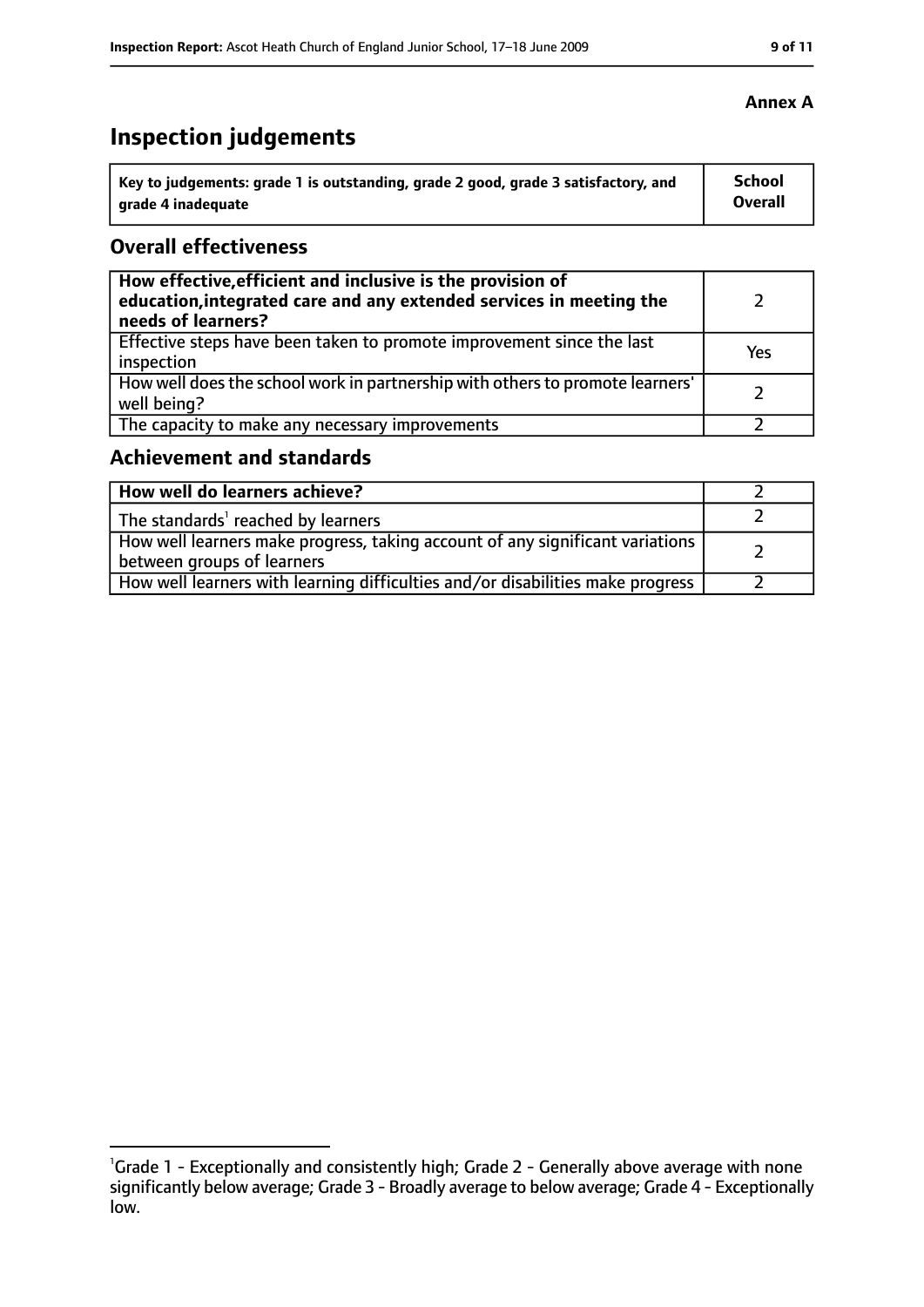# **Personal development and well-being**

| How good are the overall personal development and well-being of the<br>learners?                                 |  |
|------------------------------------------------------------------------------------------------------------------|--|
| The extent of learners' spiritual, moral, social and cultural development                                        |  |
| The extent to which learners adopt healthy lifestyles                                                            |  |
| The extent to which learners adopt safe practices                                                                |  |
| The extent to which learners enjoy their education                                                               |  |
| The attendance of learners                                                                                       |  |
| The behaviour of learners                                                                                        |  |
| The extent to which learners make a positive contribution to the community                                       |  |
| How well learners develop workplace and other skills that will contribute to<br>their future economic well-being |  |

# **The quality of provision**

| How effective are teaching and learning in meeting the full range of<br>learners' needs?              |  |
|-------------------------------------------------------------------------------------------------------|--|
| How well do the curriculum and other activities meet the range of needs and<br>interests of learners? |  |
| How well are learners cared for, quided and supported?                                                |  |

# **Leadership and management**

| How effective are leadership and management in raising achievement<br>and supporting all learners?                                              |     |
|-------------------------------------------------------------------------------------------------------------------------------------------------|-----|
| How effectively leaders and managers at all levels set clear direction leading<br>to improvement and promote high quality of care and education |     |
| How effectively leaders and managers use challenging targets to raise standards                                                                 |     |
| The effectiveness of the school's self-evaluation                                                                                               |     |
| How well equality of opportunity is promoted and discrimination eliminated                                                                      |     |
| How well does the school contribute to community cohesion?                                                                                      |     |
| How effectively and efficiently resources, including staff, are deployed to<br>achieve value for money                                          |     |
| The extent to which governors and other supervisory boards discharge their<br>responsibilities                                                  |     |
| Do procedures for safequarding learners meet current government<br>requirements?                                                                | Yes |
| Does this school require special measures?                                                                                                      | No  |
| Does this school require a notice to improve?                                                                                                   | No  |